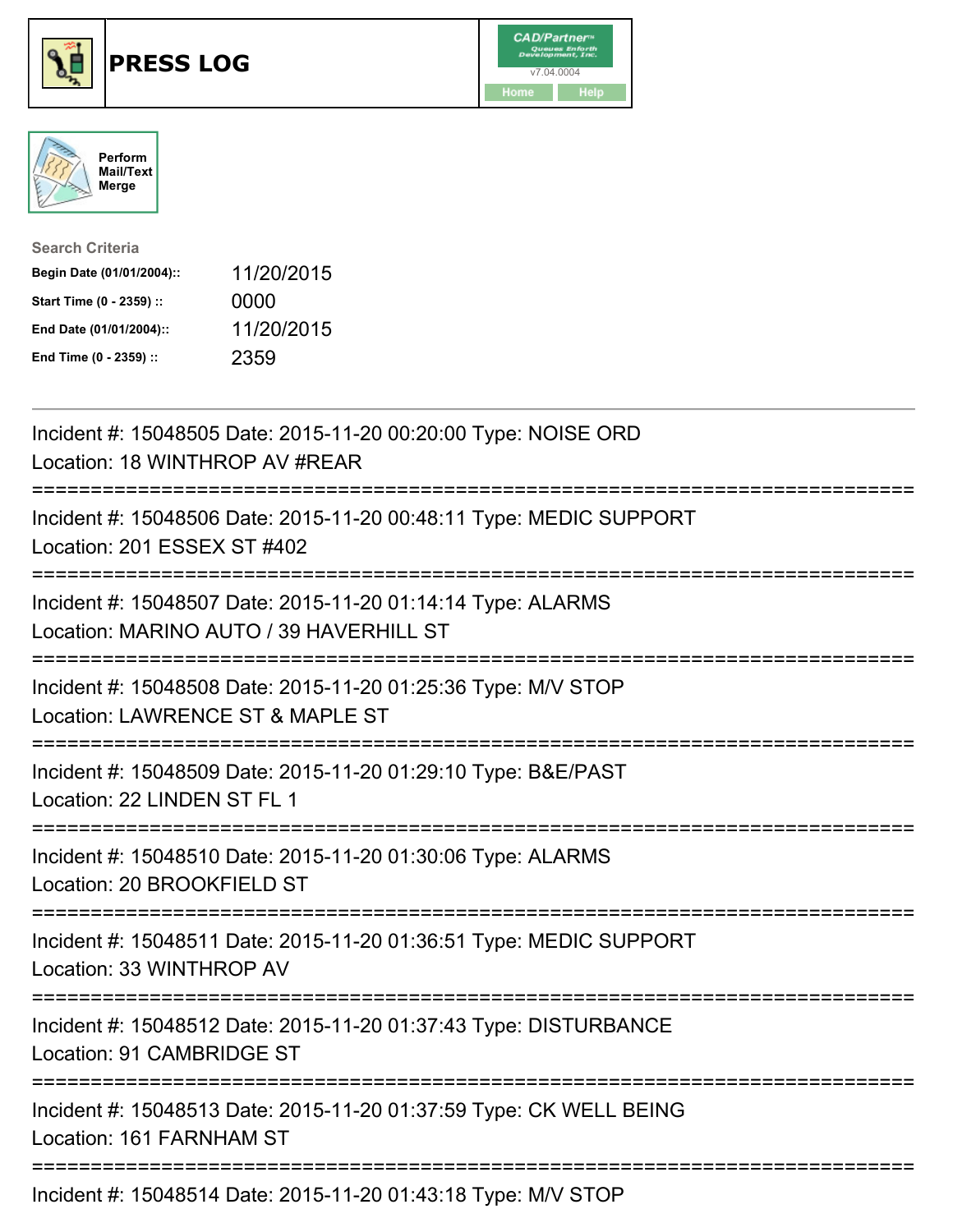| Location: BRADFORD ST & HAMPSHIRE ST                                                                                       |
|----------------------------------------------------------------------------------------------------------------------------|
| Incident #: 15048515 Date: 2015-11-20 01:54:28 Type: EXTRA SURVEIL<br>Location: EXETER ST & S UNION ST                     |
| Incident #: 15048516 Date: 2015-11-20 02:03:20 Type: M/V STOP<br>Location: FARNHAM ST & S UNION ST                         |
| Incident #: 15048517 Date: 2015-11-20 02:04:54 Type: M/V STOP<br>Location: LAWRENCE ST & PARK ST                           |
| Incident #: 15048518 Date: 2015-11-20 02:28:45 Type: M/V STOP<br>Location: 67 WINTHROP AV                                  |
| Incident #: 15048519 Date: 2015-11-20 02:37:21 Type: M/V STOP<br>Location: CUSTER ST & PROSPECT ST<br>==================== |
| Incident #: 15048520 Date: 2015-11-20 02:46:28 Type: M/V STOP<br>Location: ARLINGTON ST & LAWRENCE ST                      |
| Incident #: 15048521 Date: 2015-11-20 03:21:02 Type: ALARM/BURG<br>Location: O S BROADWAY                                  |
| Incident #: 15048522 Date: 2015-11-20 03:27:00 Type: ALARM/BURG<br>Location: 109 BLANCHARD ST                              |
| Incident #: 15048523 Date: 2015-11-20 06:16:11 Type: ALARMS<br>Location: 204 BROADWAY                                      |
| Incident #: 15048524 Date: 2015-11-20 06:49:39 Type: DISORDERLY<br>Location: 444 N CANAL ST                                |
| Incident #: 15048525 Date: 2015-11-20 06:51:49 Type: CK WELL BEING<br>Location: 161 FARNHAM ST FL 3                        |
| Incident #: 15048527 Date: 2015-11-20 07:07:58 Type: AUTO ACC/UNK PI<br>Location: LADDER 4 LFD / 71 S BROADWAY             |
| Incident #: 15048526 Date: 2015-11-20 07:08:17 Type: AUTO ACC/NO PI<br>Location: FRIENDLYS RESTAURANT / 227 WINTHROP AV    |
| Incident #: 15048529 Date: 2015-11-20 07:24:01 Type: PARK & WALK                                                           |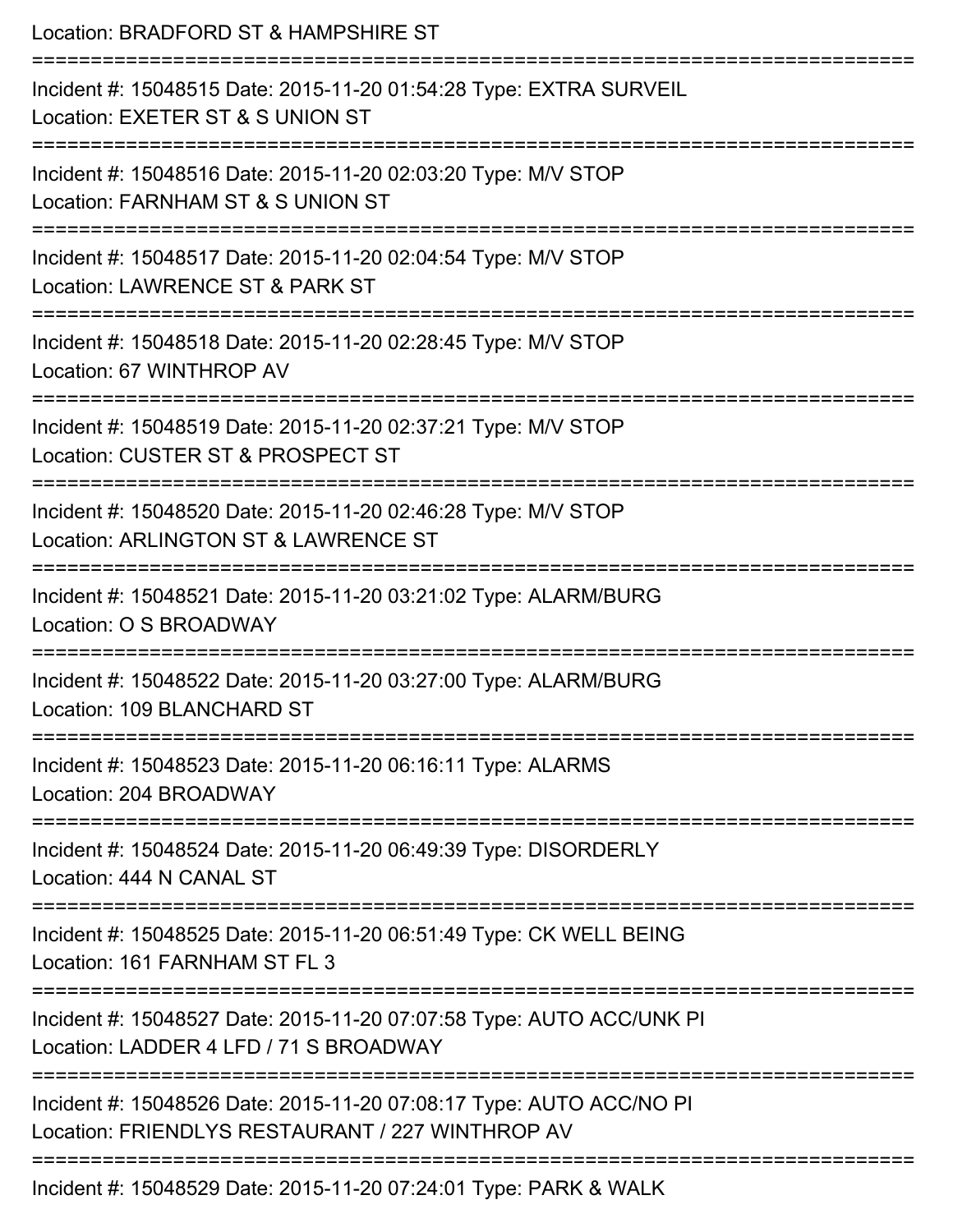| Incident #: 15048528 Date: 2015-11-20 07:24:07 Type: PARK & WALK<br>Location: BRADFORD ST & BROADWAY                  |
|-----------------------------------------------------------------------------------------------------------------------|
| Incident #: 15048530 Date: 2015-11-20 07:26:17 Type: LARCENY/PAST<br>Location: 380 ELM ST #33                         |
| Incident #: 15048531 Date: 2015-11-20 07:38:05 Type: TOW/REPOSSED<br>Location: 56 HOBSON ST                           |
| Incident #: 15048532 Date: 2015-11-20 07:48:29 Type: CLOSE STREET<br>Location: SUMMER ST & UNION ST                   |
| Incident #: 15048533 Date: 2015-11-20 07:49:38 Type: ASSSIT AMBULANC<br>Location: 12 METHUEN ST FL 2                  |
| Incident #: 15048534 Date: 2015-11-20 07:52:17 Type: AUTO ACC/UNK PI<br>Location: 112 MARSTON ST                      |
| Incident #: 15048535 Date: 2015-11-20 07:56:30 Type: M/V STOP<br>Location: NEWTON ST & SALEM ST                       |
| Incident #: 15048536 Date: 2015-11-20 07:57:48 Type: M/V STOP<br>Location: NEWTON ST & SALEM ST                       |
| Incident #: 15048537 Date: 2015-11-20 08:07:34 Type: CLOSE STREET<br>Location: HAMPSHIRE ST & MYRTLE ST               |
| Incident #: 15048538 Date: 2015-11-20 08:23:49 Type: STOL/MV/PAS<br>Location: 398 SALEM ST                            |
| Incident #: 15048539 Date: 2015-11-20 08:29:55 Type: COUNTERFEIT<br>Location: HAFFNERS GAS STATION / 469 HAVERHILL ST |
| Incident #: 15048540 Date: 2015-11-20 09:14:42 Type: INVESTIGATION<br>Location: 51 LAWRENCE ST                        |
| Incident #: 15048541 Date: 2015-11-20 09:16:12 Type: NOISE ORD<br><b>Location: 8 SAUNDERS ST</b>                      |
| Incident #: 15048542 Date: 2015-11-20 09:16:33 Type: TOW OF M/V<br>I I 70 WILTED 07                                   |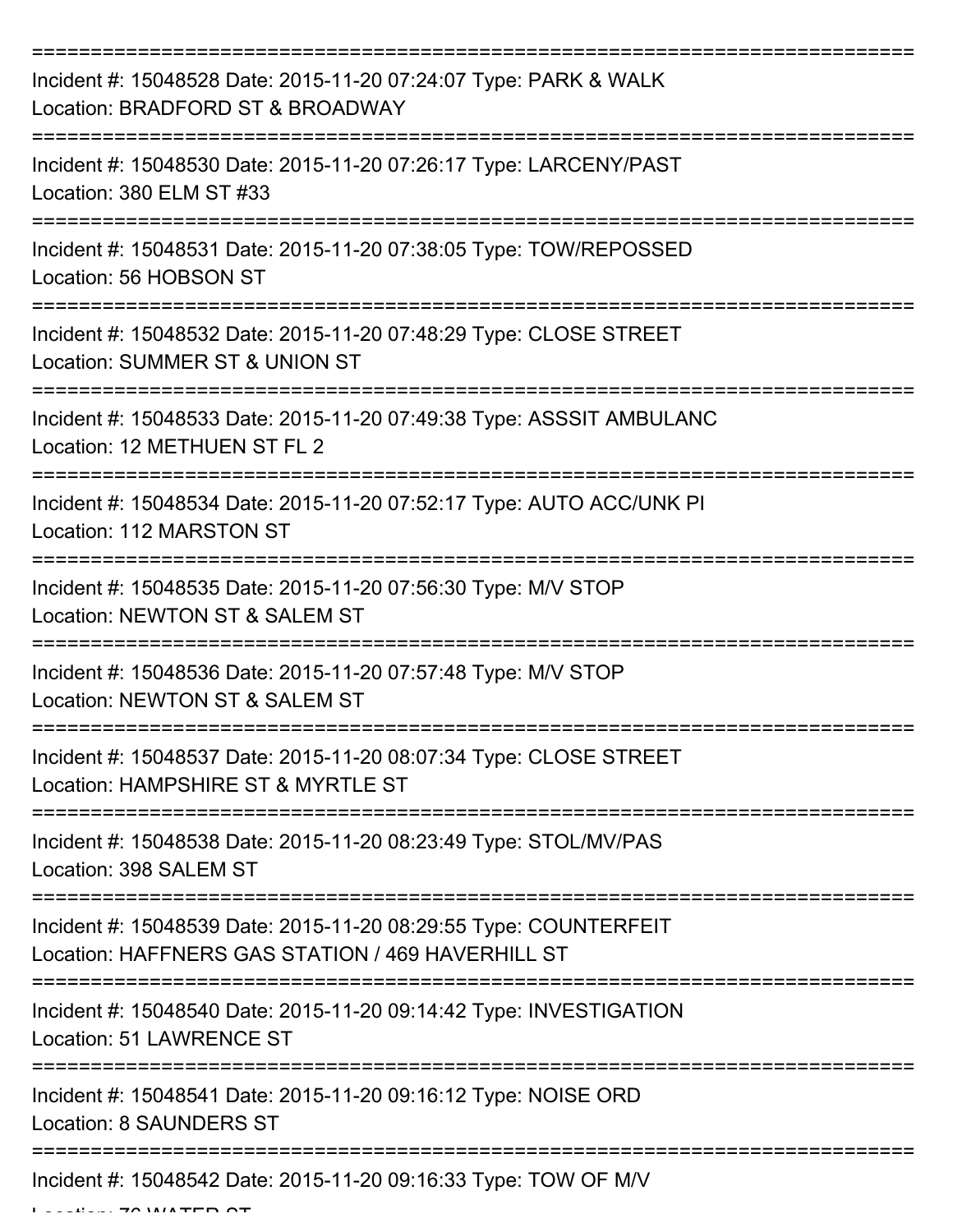| Incident #: 15048543 Date: 2015-11-20 09:23:38 Type: GUN CALL<br>Location: 8 SPRINGFIELD ST FL 1      |
|-------------------------------------------------------------------------------------------------------|
| Incident #: 15048544 Date: 2015-11-20 09:39:18 Type: PARK & WALK<br>Location: BRADFORD ST & BROADWAY  |
| Incident #: 15048545 Date: 2015-11-20 09:44:38 Type: SPECIAL CHECK<br>Location: 15 UNION ST           |
| Incident #: 15048546 Date: 2015-11-20 09:45:06 Type: 209A/SERVE<br>Location: 66 E HAVERHILL ST        |
| Incident #: 15048547 Date: 2015-11-20 09:57:30 Type: DISTURBANCE<br>Location: 6 SPRINGFIELD ST        |
| Incident #: 15048548 Date: 2015-11-20 10:08:13 Type: WARRANT SERVE<br>Location: 353 JACKSON ST FL 3   |
| Incident #: 15048549 Date: 2015-11-20 10:15:07 Type: M/V STOP<br>Location: BROADWAY & TREMONT ST      |
| Incident #: 15048550 Date: 2015-11-20 10:21:02 Type: 209A/SERVE<br>Location: 40 MANN ST               |
| Incident #: 15048551 Date: 2015-11-20 10:24:52 Type: MEDIC SUPPORT<br>Location: 11 LAWRENCE ST        |
| Incident #: 15048552 Date: 2015-11-20 10:27:35 Type: PARK & WALK<br>Location: BROADWAY & HAVERHILL ST |
| Incident #: 15048553 Date: 2015-11-20 10:31:40 Type: 209A/SERVE<br>Location: 2 MUSEUM SQ              |
| Incident #: 15048554 Date: 2015-11-20 10:40:28 Type: MISSING PERS<br>Location: 216 BAILEY ST          |
| Incident #: 15048555 Date: 2015-11-20 10:42:38 Type: MAL DAMAGE<br>Location: 89 NEWBURY ST            |
| Incident #: 15048556 Date: 2015-11-20 10:45:29 Type: 209A/SERVE                                       |

Location: E CLIMMED CT #D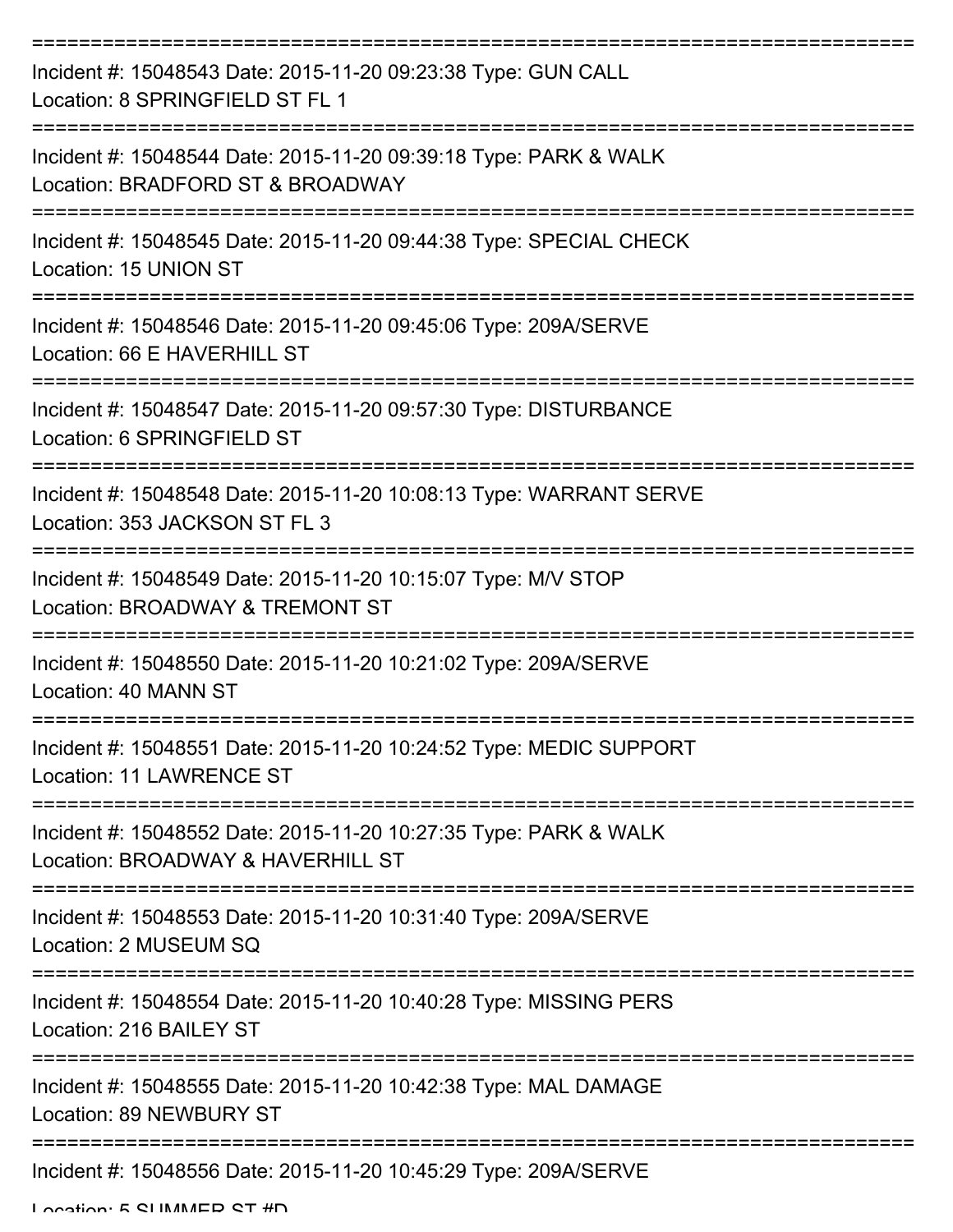| Incident #: 15048557 Date: 2015-11-20 10:45:33 Type: INVEST CONT<br>Location: 700 ESSEX ST                             |
|------------------------------------------------------------------------------------------------------------------------|
| Incident #: 15048558 Date: 2015-11-20 10:46:01 Type: INVESTIGATION<br>Location: BRUCE SCHOOL / 135 BUTLER ST           |
| Incident #: 15048559 Date: 2015-11-20 11:05:20 Type: DISTURBANCE<br>Location: 6 SPRINGFIELD ST                         |
| Incident #: 15048560 Date: 2015-11-20 11:06:20 Type: WARRANT SERVE<br>Location: 599 CANAL ST                           |
| Incident #: 15048561 Date: 2015-11-20 11:17:49 Type: MEDIC SUPPORT<br>Location: 1 BEACON AV #211                       |
| Incident #: 15048562 Date: 2015-11-20 11:34:37 Type: SUS PERS/MV<br>Location: ANDOVER ST & LAWRENCIAN DR               |
| Incident #: 15048563 Date: 2015-11-20 11:40:01 Type: TRESPASSING<br>Location: 50 BROADWAY                              |
| Incident #: 15048564 Date: 2015-11-20 11:42:19 Type: INVESTIGATION<br>Location: 103 MAY ST                             |
| Incident #: 15048565 Date: 2015-11-20 11:48:32 Type: 209A/SERVE<br>Location: 64 NEWTON ST                              |
| Incident #: 15048566 Date: 2015-11-20 12:11:24 Type: HIT & RUN PED<br>Location: 73 WINTHROP AV                         |
| Incident #: 15048567 Date: 2015-11-20 12:22:02 Type: 209A/SERVE<br>Location: 22 KENDALL ST                             |
| Incident #: 15048568 Date: 2015-11-20 12:26:05 Type: MEDIC SUPPORT<br>Location: 55 CAMBRIDGE ST FL 1                   |
| Incident #: 15048569 Date: 2015-11-20 12:30:33 Type: GENERAL SERV<br>Location: RR BRIDGE / BLAKELIN ST & MANCHESTER ST |
| Incident #: 15048570 Date: 2015-11-20 12:44:58 Type: 209A/SERVE<br>Location: 64 NEWTON ST                              |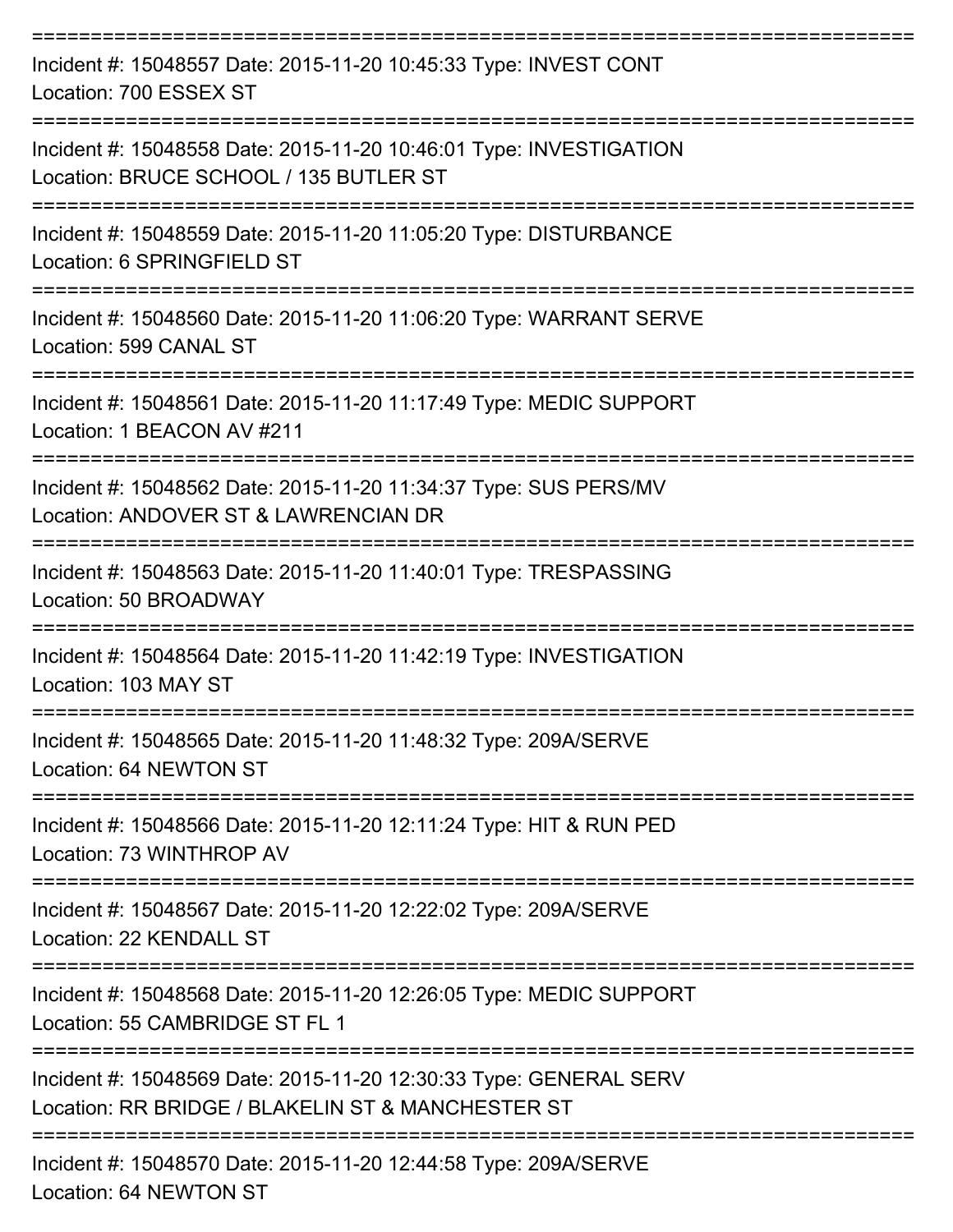| Incident #: 15048571 Date: 2015-11-20 12:56:12 Type: SUS PERS/MV<br>Location: 354 LOWELL ST                                 |
|-----------------------------------------------------------------------------------------------------------------------------|
| Incident #: 15048572 Date: 2015-11-20 12:58:56 Type: COURT DOC SERVE<br>Location: 154 OXFORD ST                             |
| Incident #: 15048573 Date: 2015-11-20 12:59:31 Type: MAL DAMAGE<br>Location: 126 LEXINGTON ST                               |
| Incident #: 15048574 Date: 2015-11-20 13:12:36 Type: 209A/SERVE<br>Location: 139 MAY ST                                     |
| Incident #: 15048575 Date: 2015-11-20 13:20:41 Type: CK WELL BEING<br>Location: 35 COMMON ST #605                           |
| Incident #: 15048576 Date: 2015-11-20 13:29:38 Type: TOW OF M/V<br>Location: TRESPASS / AUBURN ST APT.S                     |
| :====================<br>Incident #: 15048577 Date: 2015-11-20 13:41:21 Type: COURT DOC SERVE<br>Location: 280 MERRIMACK ST |
| Incident #: 15048578 Date: 2015-11-20 13:52:20 Type: SUS PERS/MV<br>Location: 40 OREGON AV                                  |
| Incident #: 15048579 Date: 2015-11-20 14:06:44 Type: ALARM/HOLD<br>Location: LA CARIBENA MULTISERVICE / 53 BERKELEY ST      |
| Incident #: 15048580 Date: 2015-11-20 14:07:55 Type: INVESTIGATION<br>Location: BROADWAY MINI-MART / 9 BROADWAY             |
| Incident #: 15048581 Date: 2015-11-20 14:09:50 Type: COURT DOC SERVE<br>Location: 204 OSGOOD ST                             |
| Incident #: 15048582 Date: 2015-11-20 14:14:02 Type: HIT & RUN M/V<br>Location: 209 BAILEY ST                               |
| Incident #: 15048583 Date: 2015-11-20 14:17:43 Type: INVESTIGATION<br>Location: 108 WATER ST                                |
| Incident #: 15048584 Date: 2015-11-20 14:21:11 Type: COURT DOC SERVE<br>Location: 171 BAILEY ST                             |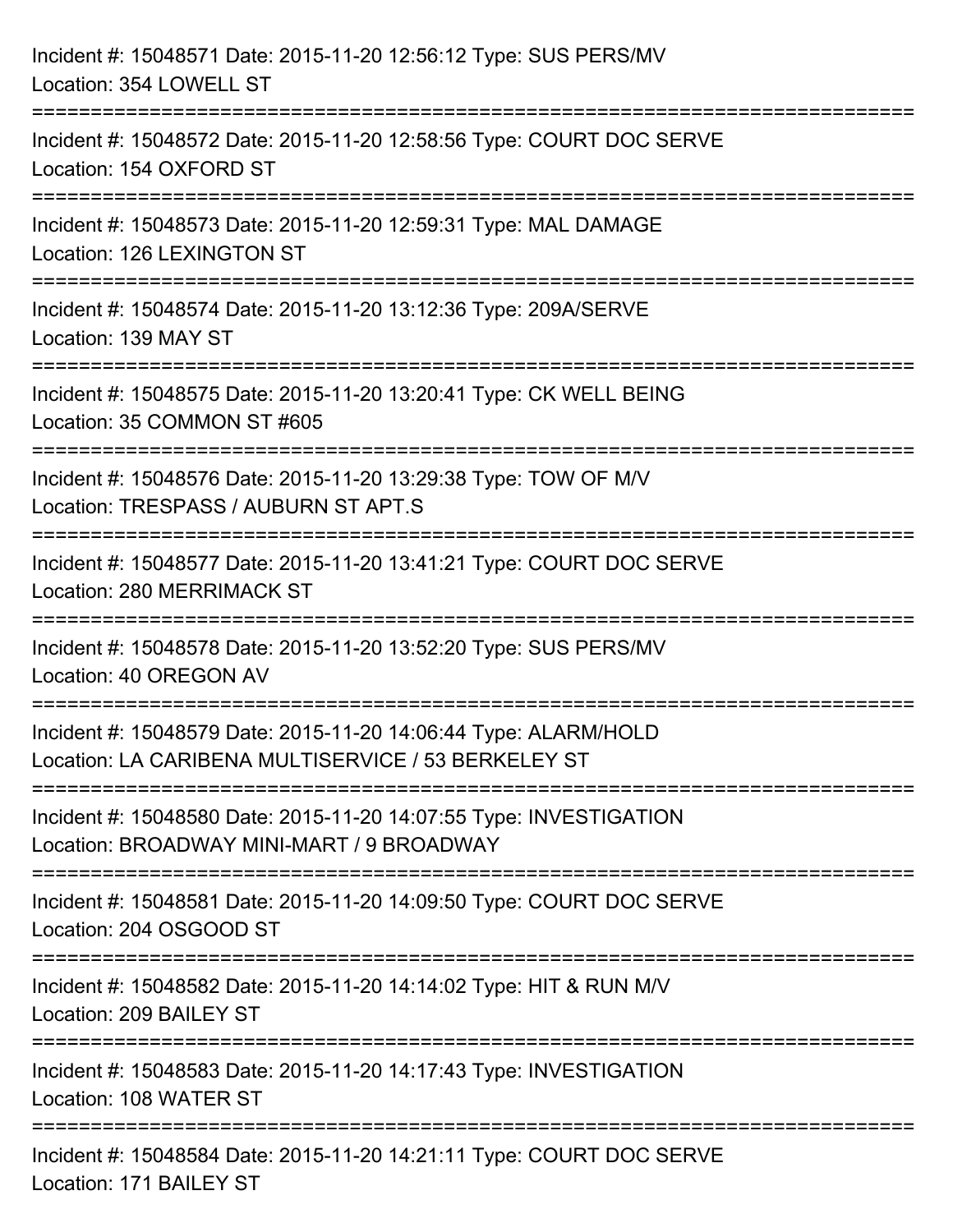| Incident #: 15048585 Date: 2015-11-20 14:22:47 Type: MEDIC SUPPORT<br>Location: CENTRAL BRIDGE / 0 MERRIMACK ST           |
|---------------------------------------------------------------------------------------------------------------------------|
| Incident #: 15048586 Date: 2015-11-20 14:33:28 Type: 209A/SERVE<br>Location: 209 BAILEY ST                                |
| Incident #: 15048587 Date: 2015-11-20 14:34:17 Type: ANIMAL COMPL<br>Location: DAVIS ST & GROTON ST                       |
| Incident #: 15048589 Date: 2015-11-20 14:42:49 Type: MAL DAMAGE<br>Location: 76 EASTON ST                                 |
| Incident #: 15048588 Date: 2015-11-20 14:43:23 Type: 209A/SERVE<br>Location: 28 SALEM ST                                  |
| Incident #: 15048590 Date: 2015-11-20 14:53:16 Type: 209A/SERVE<br>Location: 8 KINGSTON ST                                |
| Incident #: 15048591 Date: 2015-11-20 14:55:15 Type: ALARM/BURG<br>Location: TABERNACULO DE ADORACION / 96 E HAVERHILL ST |
| Incident #: 15048592 Date: 2015-11-20 15:03:44 Type: 209A/SERVE<br>Location: 18 BEACON ST                                 |
| Incident #: 15048593 Date: 2015-11-20 15:04:55 Type: AUTO ACC/NO PI<br>Location: 75 WATER ST                              |
| Incident #: 15048594 Date: 2015-11-20 15:16:04 Type: ALARMS<br>Location: POLLO CENTRO WAREHOUSE / 100 WATER ST            |
| Incident #: 15048595 Date: 2015-11-20 15:18:27 Type: DISTURBANCE<br>Location: SLE SCHOOL / 165 CRAWFORD ST                |
| Incident #: 15048596 Date: 2015-11-20 15:19:28 Type: COURT DOC SERVE<br>Location: 115 GARDEN ST #2                        |
| Incident #: 15048599 Date: 2015-11-20 15:27:50 Type: FRAUD<br>Location: 280 HAVERHILL ST                                  |
| Incident #: 15048597 Date: 2015-11-20 15:30:22 Type: COURT DOC SERVE<br>Location: 30 WOODLAND ST                          |

===========================================================================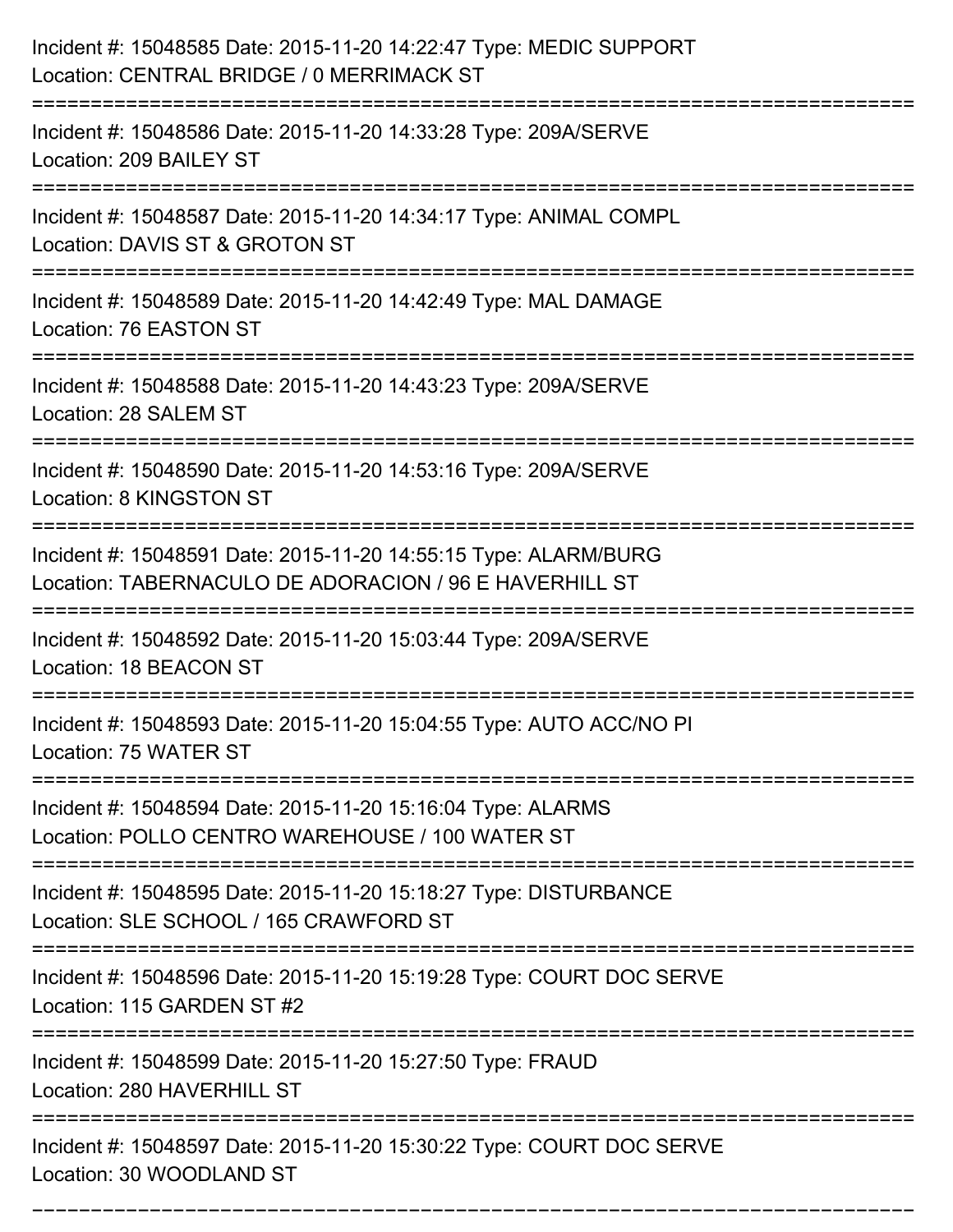| Incident #: 15048598 Date: 2015-11-20 15:31:43 Type: SUS PERS/MV<br>Location: 9 CUTLER ST                                              |
|----------------------------------------------------------------------------------------------------------------------------------------|
| Incident #: 15048600 Date: 2015-11-20 15:34:09 Type: ANIMAL COMPL<br>Location: 11 MAURICE AV                                           |
| Incident #: 15048601 Date: 2015-11-20 15:38:03 Type: A&B PROG<br>Location: 180 PARK ST #C                                              |
| Incident #: 15048602 Date: 2015-11-20 16:11:22 Type: TRESPASSING<br>Location: BRUCKMANS FEED / 179 S BROADWAY                          |
| Incident #: 15048603 Date: 2015-11-20 16:22:08 Type: SUS PERS/MV<br>Location: 126 BEACON AV<br>-------------------------------         |
| Incident #: 15048604 Date: 2015-11-20 16:28:11 Type: HIT & RUN M/V<br>Location: BROADWAY & WATER ST                                    |
| Incident #: 15048605 Date: 2015-11-20 16:28:55 Type: LARCENY/PAST<br>Location: 12 WINTHROP AV #2<br>================================== |
| Incident #: 15048606 Date: 2015-11-20 16:31:06 Type: M/V STOP<br>Location: 116 HAVERHILL ST                                            |
| Incident #: 15048607 Date: 2015-11-20 16:49:59 Type: M/V STOP<br>Location: MR TUX / 59 MERRIMACK ST                                    |
| Incident #: 15048608 Date: 2015-11-20 16:56:43 Type: SUS PERS/MV<br>Location: 12 WINTHROP AV                                           |
| Incident #: 15048609 Date: 2015-11-20 17:17:07 Type: ALARM/BURG<br>Location: GLENN ST ASSOCIATES / 148 SHEPARD ST                      |
| Incident #: 15048610 Date: 2015-11-20 17:18:41 Type: SPECIAL CHECK<br>Location: HAVERHILL ST & JACKSON ST                              |
| Incident #: 15048611 Date: 2015-11-20 17:26:16 Type: SUS PERS/MV<br>Location: LEROY & WILLIAM                                          |
| Incident #: 15048612 Date: 2015-11-20 17:34:36 Type: M/V STOP<br>Location: 17 POPLAR ST                                                |
|                                                                                                                                        |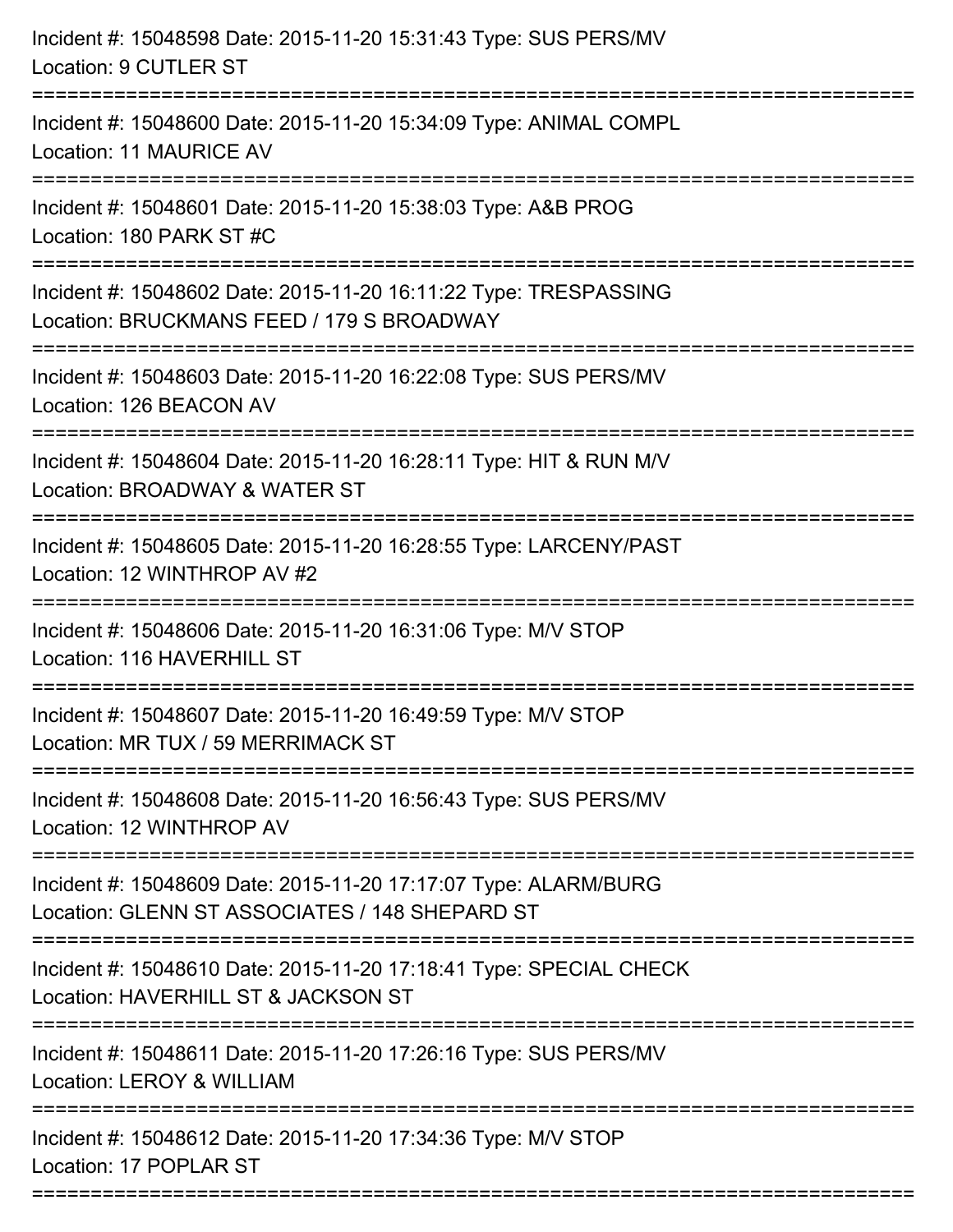Location: 101 SHAWSHEEN RD

| Incident #: 15048614 Date: 2015-11-20 18:05:04 Type: M/V STOP<br>Location: EXETER ST & PHILLIPS ST             |
|----------------------------------------------------------------------------------------------------------------|
| Incident #: 15048615 Date: 2015-11-20 18:06:19 Type: M/V STOP<br>Location: CAMBRIDGE ST & WINTHROP AV          |
| Incident #: 15048616 Date: 2015-11-20 18:08:07 Type: M/V STOP<br>Location: TACO BELL / 79 WINTHROP AV          |
| Incident #: 15048617 Date: 2015-11-20 18:10:06 Type: M/V STOP<br>Location: BROADWAY & CONCORD ST               |
| Incident #: 15048618 Date: 2015-11-20 18:10:55 Type: M/V STOP<br>Location: ANDOVER ST & S BROADWAY             |
| Incident #: 15048619 Date: 2015-11-20 18:12:01 Type: SUS PERS/MV<br>Location: BAILEY ST & PARKER ST            |
| Incident #: 15048620 Date: 2015-11-20 18:14:19 Type: SPECIAL CHECK<br>Location: HAVERHILL ST & JACKSON ST      |
| Incident #: 15048621 Date: 2015-11-20 18:34:32 Type: ALARM/HOLD<br>Location: BOSTON MARKET / 435 WINTHROP AV   |
| Incident #: 15048622 Date: 2015-11-20 18:36:00 Type: M/V STOP<br>Location: FRANKLIN ST & LOWELL ST             |
| Incident #: 15048623 Date: 2015-11-20 18:40:23 Type: HIT & RUN M/V<br>Location: DEMOULAS MARKET / 700 ESSEX ST |
| Incident #: 15048624 Date: 2015-11-20 18:53:35 Type: SUICIDE ATTEMPT<br>Location: KINGS SUBS / 1 BEACON ST     |
| Incident #: 15048625 Date: 2015-11-20 18:56:31 Type: TOW OF M/V<br>Location: 4 E LAUREL ST                     |
| Incident #: 15048626 Date: 2015-11-20 19:03:42 Type: ANIMAL COMPL<br>Location: 18 WINTHROP AV                  |
|                                                                                                                |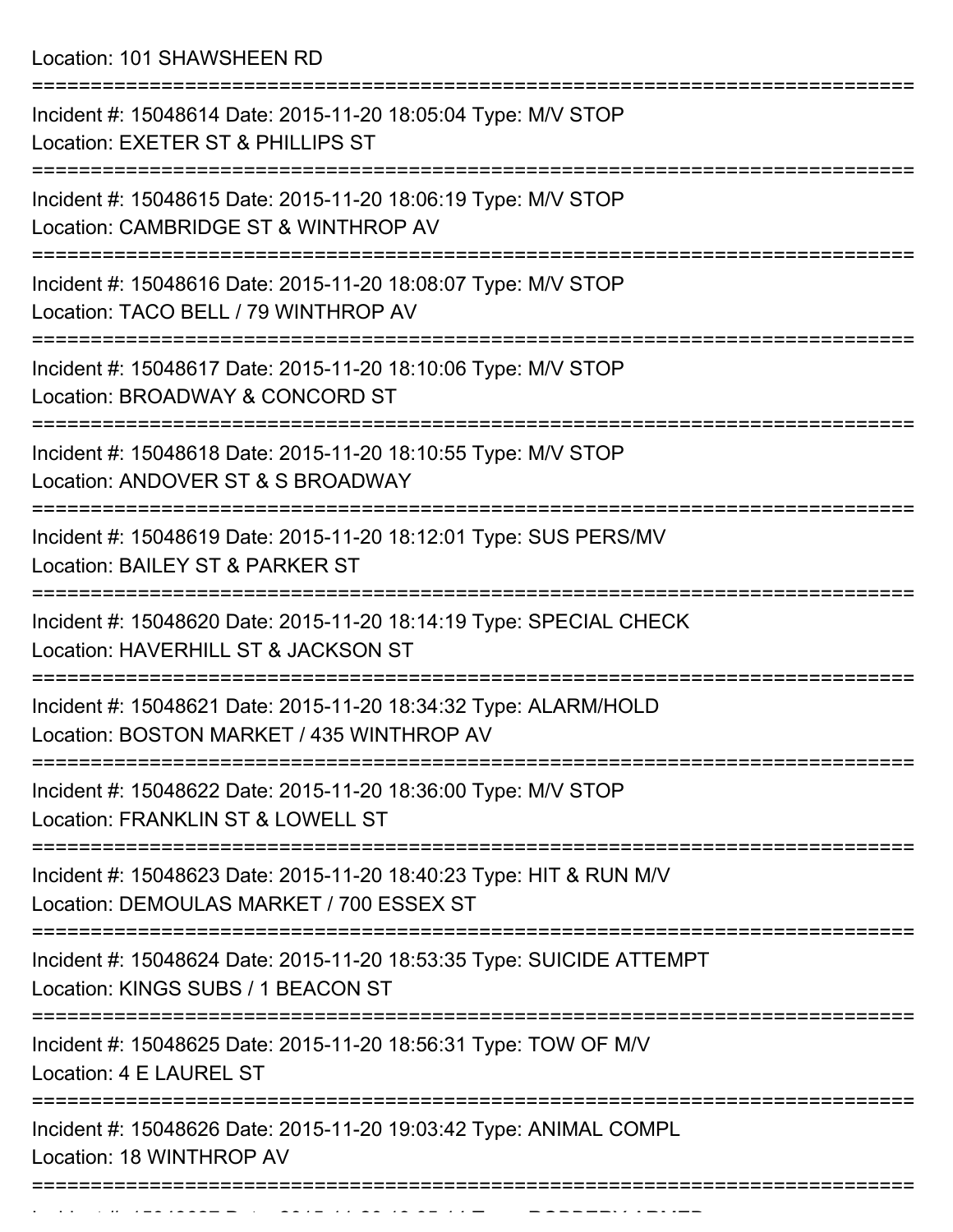Location: BERKELEY ST & FERN ST

| Incident #: 15048628 Date: 2015-11-20 19:09:47 Type: MEDIC SUPPORT<br>Location: 59 SPRINGFIELD ST FL 2  |
|---------------------------------------------------------------------------------------------------------|
| Incident #: 15048629 Date: 2015-11-20 19:15:21 Type: M/V STOP<br>Location: FRANKLIN ST & LOWELL ST      |
| Incident #: 15048630 Date: 2015-11-20 19:34:05 Type: SUS PERS/MV<br>Location: 71 S BROADWAY             |
| Incident #: 15048631 Date: 2015-11-20 19:44:13 Type: HIT & RUN M/V<br>Location: 775 ESSEX ST            |
| Incident #: 15048633 Date: 2015-11-20 20:00:56 Type: M/V STOP<br>Location: 151 HAMPSHIRE ST             |
| Incident #: 15048634 Date: 2015-11-20 20:18:51 Type: FIRE<br>Location: 266 ANDOVER ST FL 1              |
| Incident #: 15048635 Date: 2015-11-20 20:26:15 Type: GENERAL SERV<br>Location: 631 ESSEX ST             |
| Incident #: 15048636 Date: 2015-11-20 20:35:13 Type: M/V STOP<br>Location: HIGH ST                      |
| Incident #: 15048637 Date: 2015-11-20 20:42:02 Type: AUTO ACC/UNK PI<br>Location: 186 E HAVERHILL ST #A |
| Incident #: 15048638 Date: 2015-11-20 20:45:19 Type: LARCENY/PAST<br>Location: 48 EVERETT ST FL 2       |
| Incident #: 15048639 Date: 2015-11-20 21:06:54 Type: NOISE ORD<br>Location: S UNION ST & SALEM ST       |
| Incident #: 15048640 Date: 2015-11-20 21:15:45 Type: MV/BLOCKING<br>Location: 9 NEWTON ST               |
| Incident #: 15048641 Date: 2015-11-20 21:24:36 Type: UNWANTEDGUEST<br>Location: 51 AMES ST #3 FL 3      |
|                                                                                                         |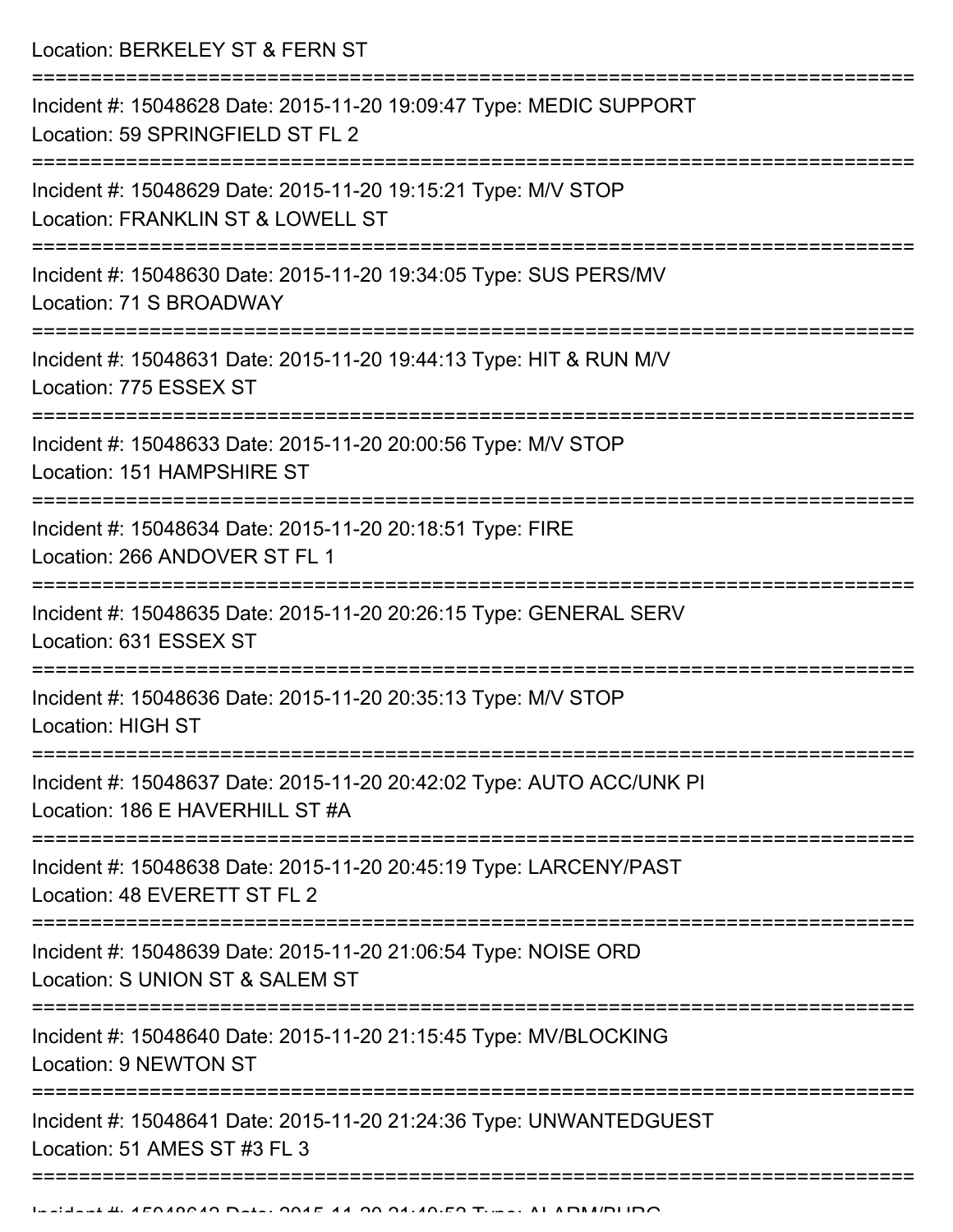| Location: RESD; KOSOWICZ, KATHLEEN / 28 CHELMSFORD ST                                                                                           |
|-------------------------------------------------------------------------------------------------------------------------------------------------|
| Incident #: 15048643 Date: 2015-11-20 21:47:20 Type: DISORDERLY<br>Location: 40 BORDER ST FL 3                                                  |
| Incident #: 15048644 Date: 2015-11-20 22:05:11 Type: M/V STOP<br>Location: BROADWAY & MANCHESTER ST                                             |
| Incident #: 15048645 Date: 2015-11-20 22:07:48 Type: M/V STOP<br>Location: ARLINGTON ST & CHELMSFORD ST                                         |
| ============================<br>Incident #: 15048646 Date: 2015-11-20 22:08:23 Type: UNWANTEDGUEST<br>Location: SEVEN ELEVEN / 370 BROADWAY     |
| Incident #: 15048647 Date: 2015-11-20 22:13:28 Type: LARCENY/PAST<br>Location: SEVEN ELEVEN / 99 HAMPSHIRE ST<br>============================== |
| Incident #: 15048648 Date: 2015-11-20 22:16:04 Type: M/V STOP<br>Location: BURKE ST & EVERETT ST                                                |
| Incident #: 15048649 Date: 2015-11-20 22:20:16 Type: NOISE ORD<br>Location: LOS MENOS BARBER SHOP / 138 S UNION ST                              |
| Incident #: 15048650 Date: 2015-11-20 22:24:11 Type: SPECIAL CHECK<br>Location: BASSWOOD ST & JUNIPER ST                                        |
| Incident #: 15048651 Date: 2015-11-20 22:32:41 Type: SUS PERS/MV<br>Location: GROCERY WY                                                        |
| Incident #: 15048652 Date: 2015-11-20 22:34:13 Type: ALARM/BURG<br>Location: VON KAMEKE / 84 WALNUT ST                                          |
| Incident #: 15048653 Date: 2015-11-20 22:38:57 Type: MV/BLOCKING<br>Location: 45 WOODLAND ST                                                    |
| Incident #: 15048654 Date: 2015-11-20 22:41:26 Type: M/V STOP<br>Location: ESSEX ST & FRANKLIN ST                                               |
| Incident #: 15048655 Date: 2015-11-20 23:01:52 Type: MV/BLOCKING<br>Location: 36 BOXFORD ST                                                     |
| Incident #: 15048656 Date: 2015-11-20 23:16:34 Type: M/V STOP                                                                                   |